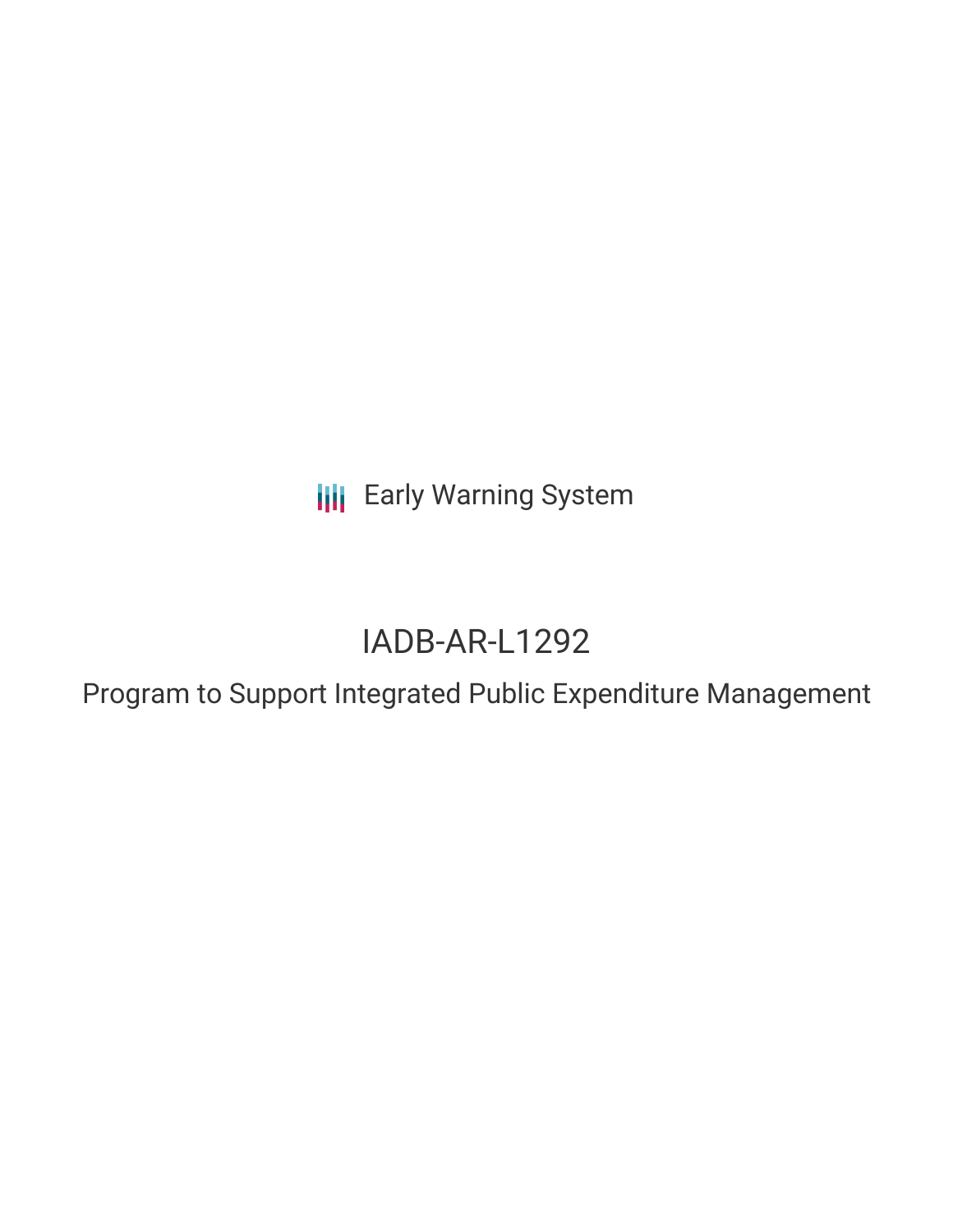

## **Quick Facts**

| <b>Countries</b>               | Argentina                              |
|--------------------------------|----------------------------------------|
| <b>Financial Institutions</b>  | Inter-American Development Bank (IADB) |
| <b>Status</b>                  | Approved                               |
| <b>Bank Risk Rating</b>        | C                                      |
| <b>Voting Date</b>             | 2019-06-12                             |
| <b>Borrower</b>                | Government of Argentina                |
| <b>Sectors</b>                 | Law and Government                     |
| <b>Investment Type(s)</b>      | Loan                                   |
| <b>Investment Amount (USD)</b> | \$40.00 million                        |
| <b>Loan Amount (USD)</b>       | $$40.00$ million                       |
| <b>Project Cost (USD)</b>      | $$40.00$ million                       |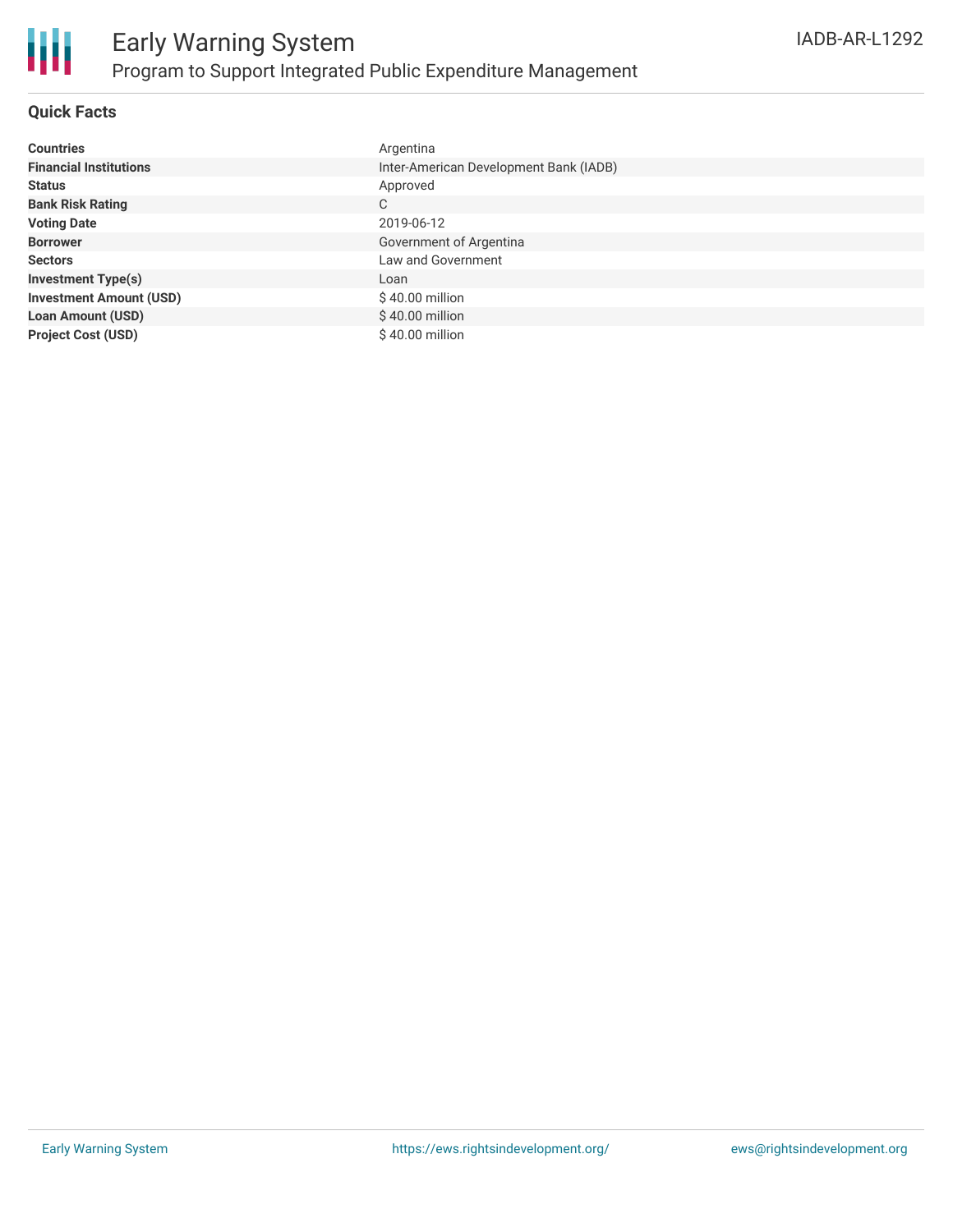

## **Project Description**

The main objective of this project will be to improve the efficiency and transparency of public expenditure through support for the use of information in decision making and citizen oversight. The specific objectives will be: (i) to improve the efficiency of national public expenditure by generating timely, comprehensive information to improve the execution of priority programs; and (ii) to increase access to budget information at the subnational level by strengthening financial information systems.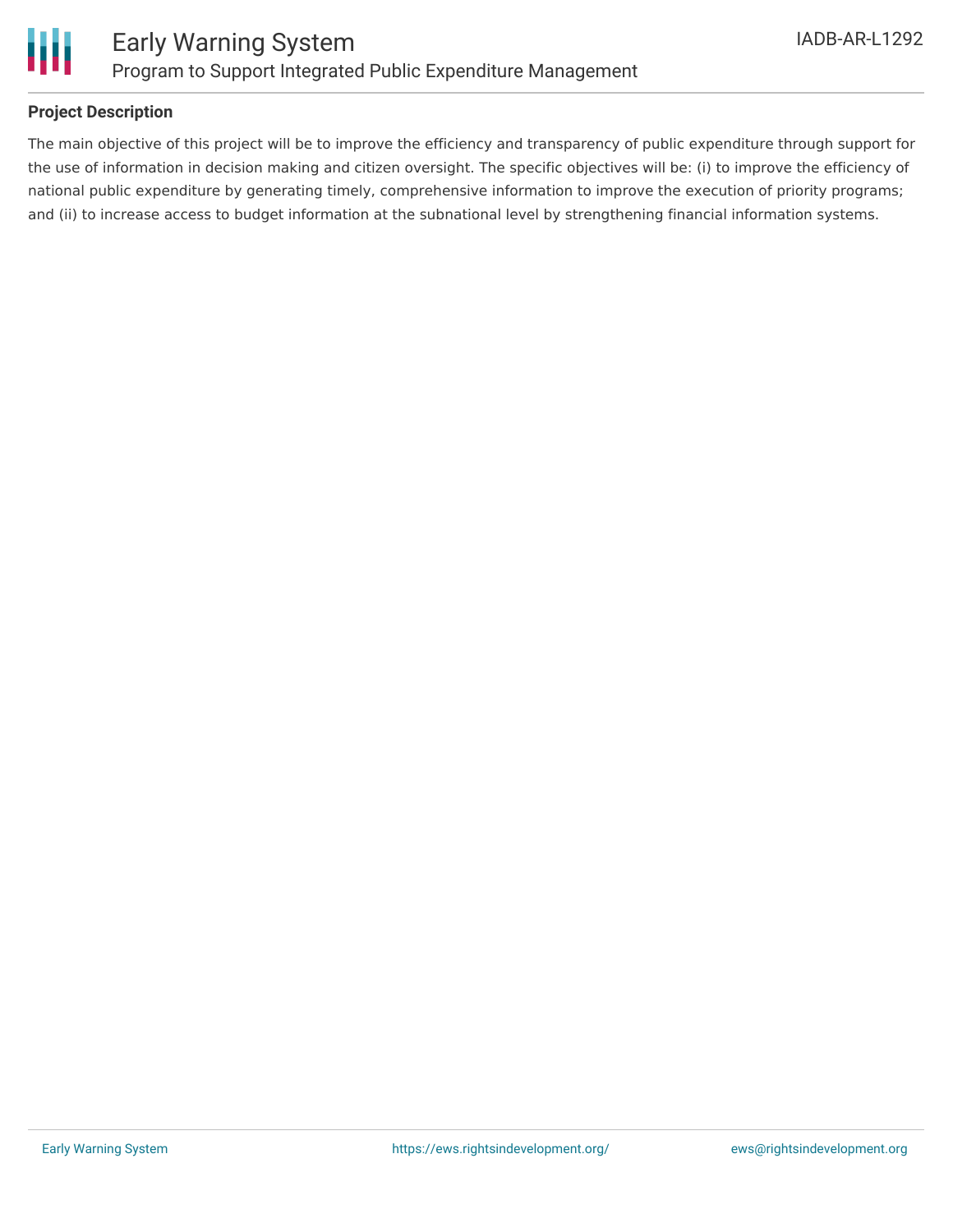

#### **Investment Description**

• Inter-American Development Bank (IADB)

The program will be financed witha specific investment loan in the amount of US\$40million from the Bank's Ordinary Capital resources. The disbursement period will be five years.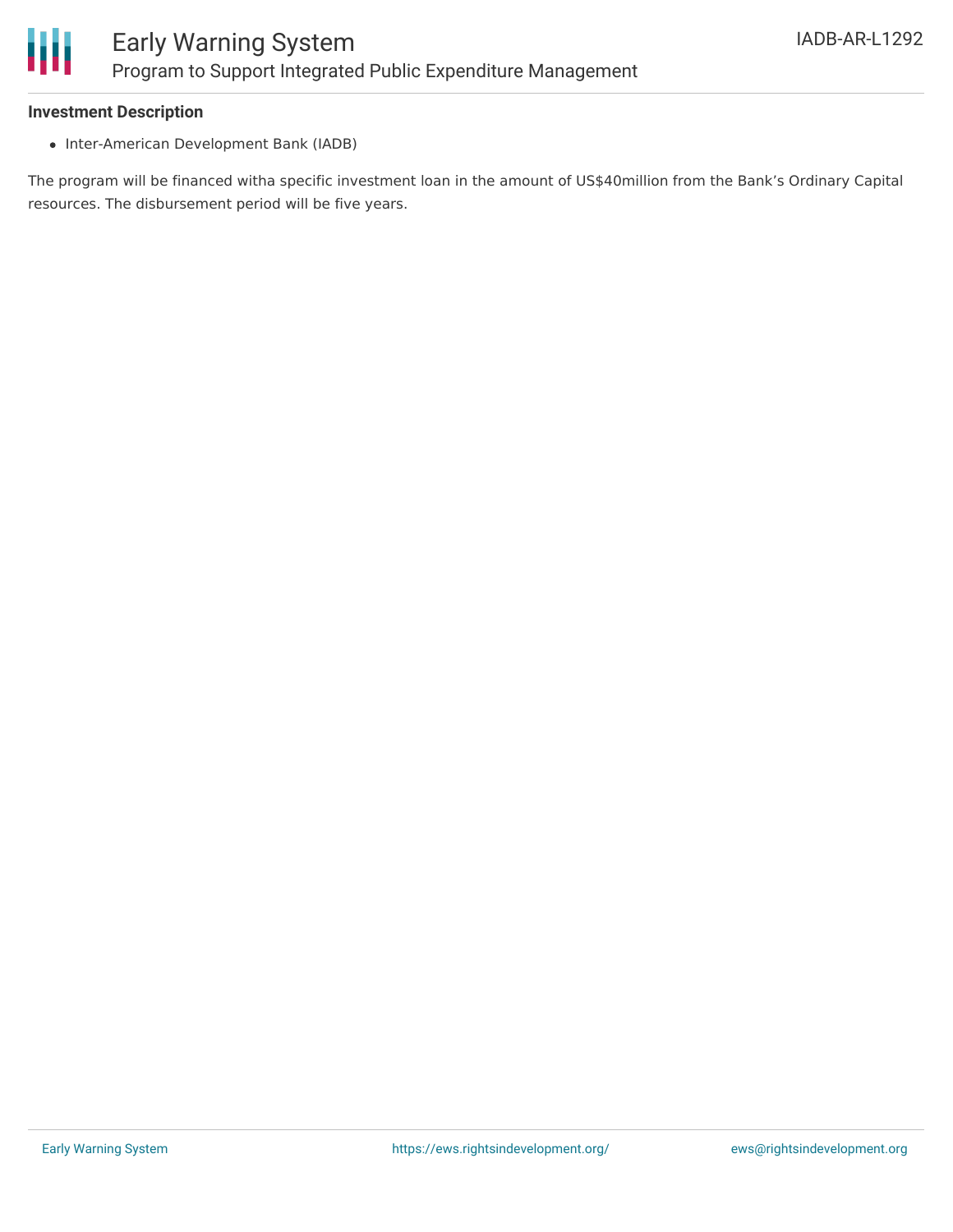## **Contact Information**

## ACCOUNTABILITY MECHANISM OF IADB

The Independent Consultation and Investigation Mechanism (MICI) is the independent complaint mechanism and fact-finding body for people who have been or are likely to be adversely affected by an Inter-American Development Bank (IDB) or Inter-American Investment Corporation (IIC)-funded project. If you submit a complaint to MICI, they may assist you in addressing the problems you raised through a dispute-resolution process with those implementing the project and/or through an investigation to assess whether the IDB or IIC is following its own policies for preventing or mitigating harm to people or the environment. You can submit a complaint by sending an email to MICI@iadb.org. You can learn more about the MICI and how to file a complaint at http://www.iadb.org/en/mici/mici,1752.html (in English) or http://www.iadb.org/es/mici/mici,1752.html (Spanish).